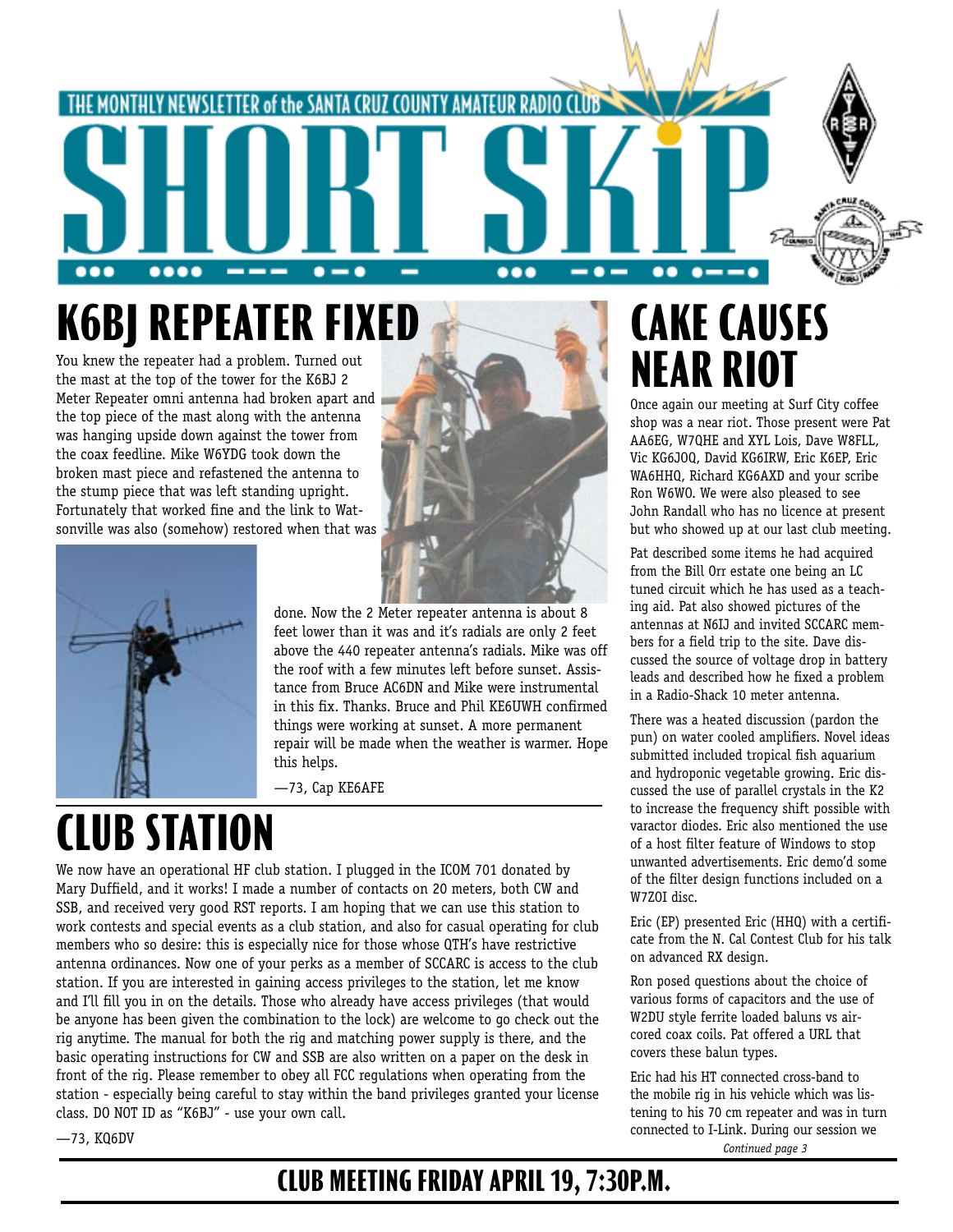

Published 12 times per year. Free to members. **Santa Cruz County Amateur Radio Club, Inc.** Post Office Box 238 Santa Cruz, CA 95061-0238

Editor and Publisher Ron Baldwin, K6EXT (831) 419-1025 K6EXT@fireclay.com Columnist: Art Lee, WF6P Writer: Ron Skelton, W6WO Distribution: Elaine Pennell, KE6FRA



#### **Hello my friends in radioland.**

With all of the turmoil in the world, it's time to take stock on the good things in life that we have. Amateur radio is one of these things. The other night on the Monday night net Dave W6TUW read the Amateur's Code to us (thanks Dave).

An Amateur is Considerate, Loyal, Progressive, Friendly, Balanced and Patriotic. Please read it over if you weren't there hear it. My friends this indeed is a great adventure we are on.

Keep up the good work!

# By Art Lee WF6P **CHATTE!**

Every year I go to the Santa Cruz Medical Clinic to donate a few vials of blood in hopes that the vitamins Donna gives me and food I eat doesn't clog up too many blood vessels. While sitting in the lab awaiting my turn to be stuck, I heard a familiar voice. Joe Myers, N6OAG, ambled in looking for another office. He and his XYL Helen, KC6OLA, look great. "Are you still using that Kenwood 930-S I sold you a dozen years ago?" Joe asked. I assured him I was and offered to let him in line ahead of me if he wanted some blood drawn. He didn't take me up on it.

Was interested in the recent article, "Pirate Radio Survives Regulation Attempts" in the April 1st edition of the Santa Cruz Sentinel. Radio Free Santa Cruz, 96.3 FM, is the station operating 40 watts since 1995. One would think the FCC would be concerned. I guess with no license to lose, they are impervious to governmental control. I read, occasionally, where a ham operator is fined and his ticket revoked for violating FCC regs - jamming, usually. In the case of the Santa Cruz pirate station there appears to be crime but no punishment.

Read an article in the Navy Times where the use of Motorola Talkabout two-way radios found a unique use. A wife bought a pair for \$60, sent one to her husband. When the aircraft carrier Theodore Roosevelt came back after six months at sea, it was hard for crewmembers and wives and families to pick each other out of the crowd before the

ship tied up to the pier. A wife contacted her husband on the radio, put up a colorful umbrella and asked if he could see her. Yes, he could. Keep in mind, there were 6000 crewmembers on the ship and a few thousand in the welcoming party on the dock. Speaking from experience, a six-month cruise is a long time to be gone. In the 60s our cruises were for eight months. During the Vietnam War, 11 month cruises were the "in" thing. Oh, in today's Navy, daily e-mail is the norm. Our mail used to take up to 30 days to reach us. The mailbags were a welcome sight when flown aboard or sent over via highline from a destroyer.

Ron Shannon, KD6BD, read an article of mine in the April issue of SAIL magazine and sent me a nice email. He and his XYL Miggles, N6FAC, are doing fine. Their baby just turned 14 (years). Boy, time sure flies. I'm still using a couple of antennas Ron gave me 20 years ago. When first licensed, Miggles and I used to get on 40 meters daily and practice our CW. They lived on the side of a mountain. Their access road was impassable after the 1989 earthquake and they were stuck in town for several days. Ron is very active in computers. He goes sailing with a friend on the friend's Olson 25.

As promised last month, here are my Tech Tips: For those looking to correct a weak or distorted signal in the Hudson-Essex (RCA) Model DB-37 auto radio, try replacing the open-circuited 3000 ohm resistor located under the type 12A7 tube. If this doesn't correct the problem, change the black bakelite-encased condensers located between the bases of the 6D6 and 6A7 tubes. If this doesn't correct the problem, check or a leaky 0.2 mfd cathode bias by-pass condenser in the pre-selector stage adjacent to the 25Z5 tube (Note: also works on the Spartan Model 600.) Next month: Trouble shooting the popular Stewart-Warner Model R-102A B&E receivers. I'll cover intermittent distortion, weak reception and poor tone problems.

# **CLUB AUCTION**

**APRIL MEETING!!** Bring your stuff radios, electronics, old projects— anything the XYL wants out of the garage. Dan"*motor mouth*" Anderson will auction it off for you and the club will get a percentage of the sale price. It is a good cause and a lot of fun. It's worth coming just to see Dan call an auction.

### **COOL WEB SITES**

| COOL FEATURE COST \$                                                                                                                          |                                                            | URL www.                                                                                                                                                                              | <b>CREDIT</b>                                                   |
|-----------------------------------------------------------------------------------------------------------------------------------------------|------------------------------------------------------------|---------------------------------------------------------------------------------------------------------------------------------------------------------------------------------------|-----------------------------------------------------------------|
| Atomic clock/syncs PC<br>Internet performance<br>Club site<br>Antenna design<br>PSK 31 home page<br>Mainly for DXers<br>Air Core Balun Chokes | Free<br>Free<br>Free<br>Free/23.97<br>Free<br>Free<br>Free | Worldtimeserver.com<br>Internettrafficreport.com<br>lothlorien.com/slvares<br>antennaex.com<br>aintel.bi.ehu.es/psk31.html<br>hfradio.org/dx.html<br>k1ttt.net/technote/airbalun.html | W6WO<br>WA6HHQ<br>KF6GPE<br>KF6GPE<br>KF6GPE<br>WB6MVK<br>AA6EG |
|                                                                                                                                               |                                                            |                                                                                                                                                                                       |                                                                 |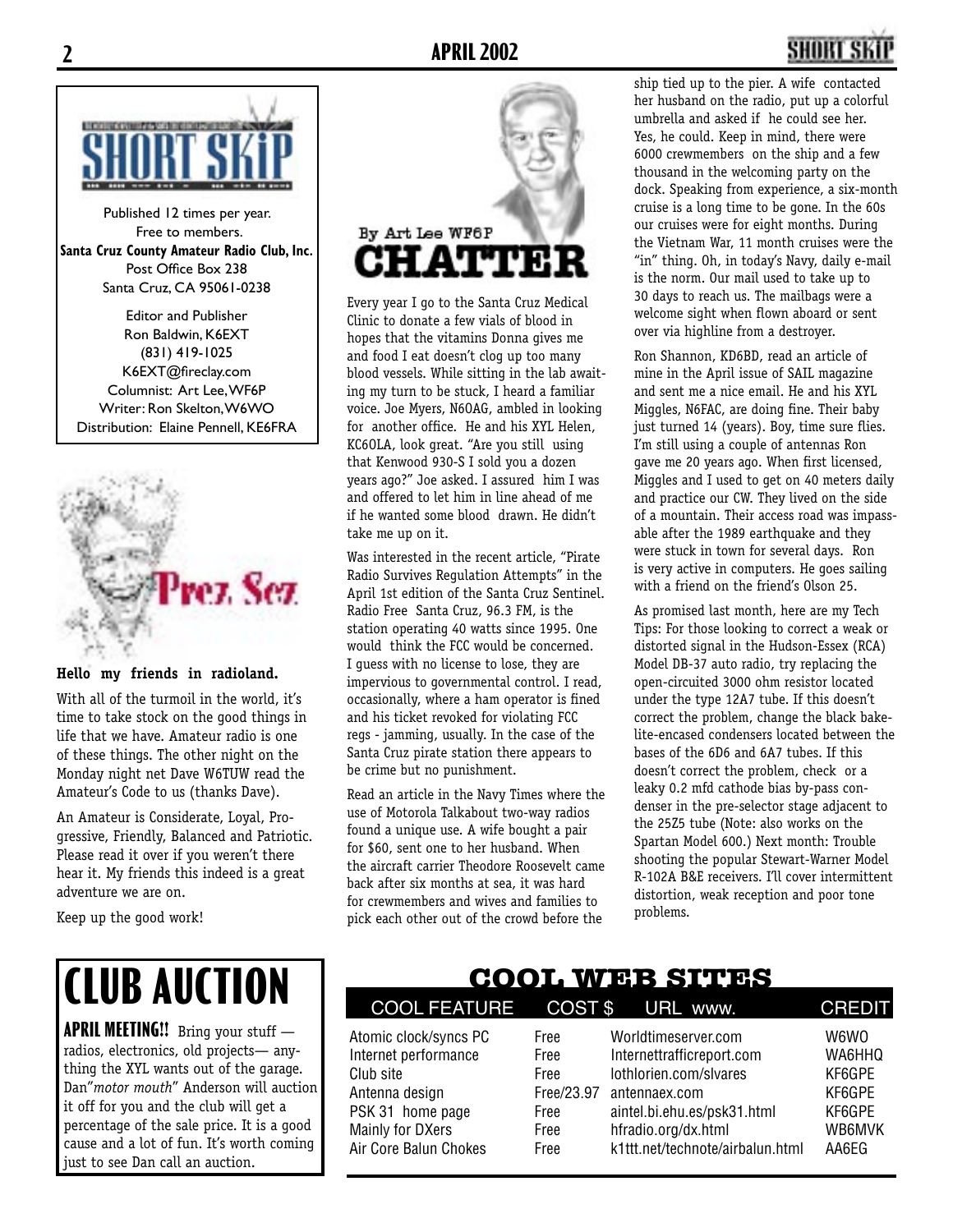### **2 APRIL 2002 3**

# **Member Profile W6YDG** They say a picture is worth a1000 words so this month let the



pictures speak for themselves. For instance what does this picture say about Ham Radio? It is not some designer tower base but a brick chimney under construction at the home of Mike Farinsky Snr. (W6YDG) with the professional help of Jim (KF6YRD). Jim like many club members want to say thanks for Mike's intrepid generosity when it has to do with antennas. Mike inherited his call from his grandfather and in many other ways he embodies the best traditions of our hobby by helping others. Mike has an impressive tower and antenna complex but what amazed me was his vertical poking out of the top of a 150 ft redwood. All I can say is *What a Guy* !!!



### **2002 Pacific Northwest DX Convention**

Northwest's premier DX Convention which will be held August 2 - 4, 2002, near Portland, Oregon.

Full details and a registration form will be on our website (http://www.wvdxc.org/convention.htm) shortly.

Any questions can be addressed to the Convention Chairman, Al Rovner, K7AR, k7ar@arrl.net or (360) 256-7437.

#### **Riot Continued**

received a call from Scotland and all around the table had the chance to say hello, much to the amusement of the GM station. Who said that I-Link is not ham Radio ??

Our next CAKE meeting will be announced via the Monday night nets on K6BJ.

CONNECT LOCALLY, COMMUNICATE GLOBALLY

—73, Ron, W6WO

### **Jason's Buoy Antenna**

Thanks to all who showed up at the CAKE meeting today to discuss Jason's whip antenna. Essentially the question was by how much to shorten a standard marine frequency antenna to operate on a slightly higher frequency.

This was a deceptively simple question or was it ?

The complicating factor was the whip was designed nominally as a half wavelength although the actual measurement of 31.5 inches indicated that it was shorter than one would expect. Clearly something strange

was involved. Also as the base feed point is at a low current point the input impedance would be high and hence the base had to contain components to match a 50 Ohm coax. We had no details of the matching arrangement.

I modelled this antenna using EZNEC to first figure out how it worked at the design frequency. The input impedance was high as expected but it had an inductive component which was contrary to what I expected from an electrically short antenna. To bring the antenna to resonance at its design frequency required a capacitive load to offset this inductive component. Having found the right value for resonance the program showed that the input impedance (now resistive) was close to 300 Ohms. This is a reasonable load for the base matching components

If the antenna length was retained the SWR at the low end of Jason's band of interest was 1:1.6 and at the high end 1:2.3. Not a serious mismatch but just not good enough.

I found that EZNEC came up with an optimum length of 29.25 inches and yielded an SWR of 1:1.2 at 165 MHz and 1:1.26 at 173 MHz which is very acceptable.

Since the physical length is directly proportional to wavelength the ratio of the two frequencies  $156/168.5 = 0.926$  should equal the ratio of the two dimensions. It was very close as 29.25/31.5 = 0.928. Computers are wonderful but do we always need one ?????

#### Conclusions:

Actual antenna measurements of impedance or field strength would be complicated by the difficulty of setting up the antenna in a setting that would approximate it's operational conditions. To that extent computer models help.

I admit not to fully understand what is going on with this antenna but reducing the length by 2.25 inches seems to pass a sanity check pretty well. I doubt that the Whales would know the difference HI HI